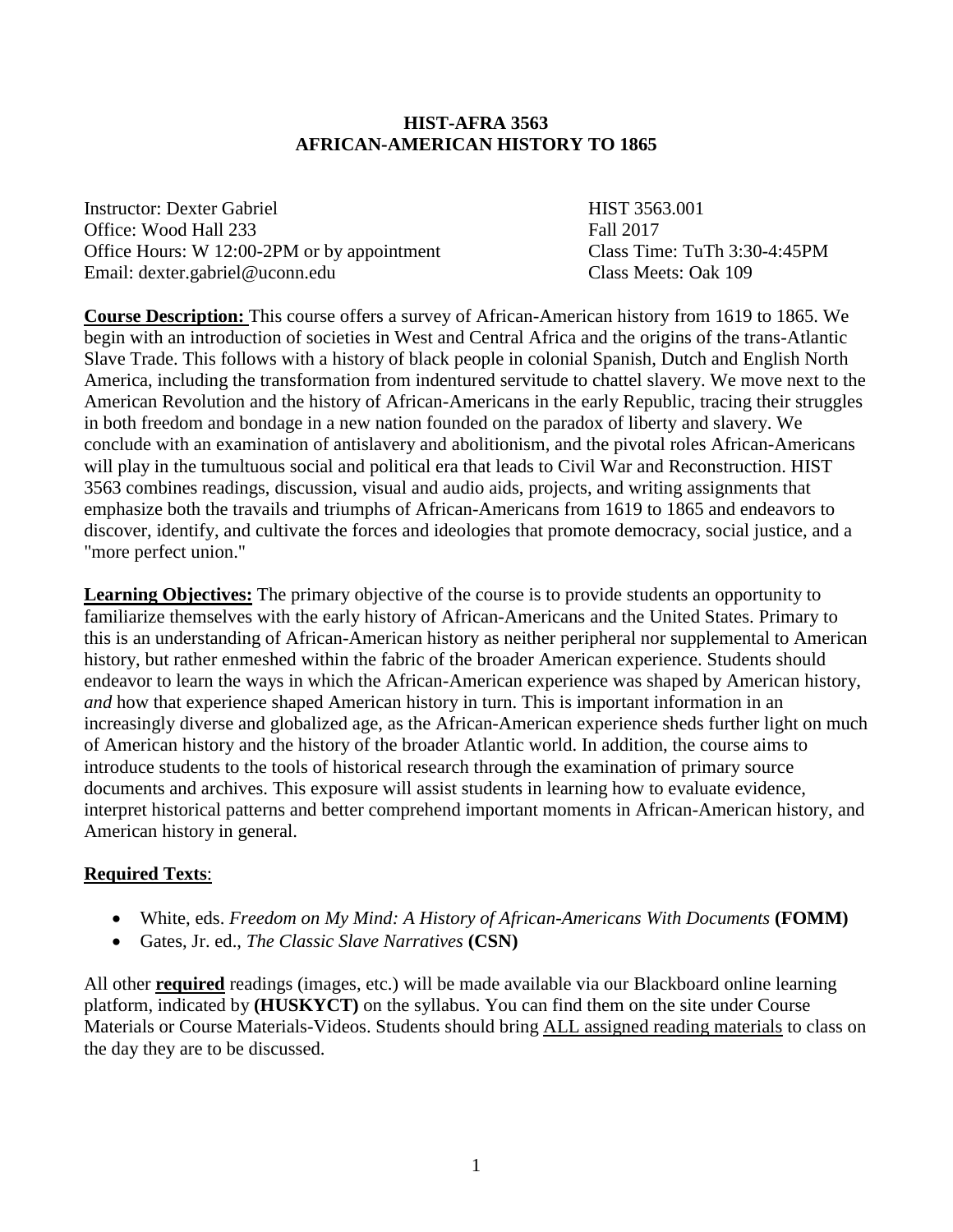## **COURSE REQUIREMENTS**

**Participation:** Class participation will be based on your overall course contribution, completion of work and how prepared you are to engage with the subject matter. You should expect to join in ALL classroom activities and any class discussions. **Attending lectures, paying attention to lessons, visual media AND completing your reading assignments** are thus vital to your ability to participate with your classmates.

**Pop Quizzes:** There will be quizzes throughout the course. They will usually cover assigned readings. You will have 5 to 10 minutes to complete the quiz. If you arrive after a quiz or leave before a quiz, there are **no make-ups.** If you arrive late and a quiz is already in progress, you will only have the remaining time to complete it. You will be allowed to drop your lowest quiz.

**Timeline Project:** Students will keep a group Timeline for the course. EACH WEEK (by Sunday) group members will submit four items for the timeline into **HUSKYCT**. The items are up to the group's discretion. The items can be a person or an event within our weekly lessons drawn from your reading assignments. Each item should be completed by a different group member. Each item should consist of at least a paragraph explaining WHAT, WHO, WHEN & WHERE as well as the item's historical significance to the week's theme. You may include images or photographs provided they are properly sourced. At the end of the semester your group will submit a completed overall timeline covering the entirety of the course.

**Exams:** There will be two exams in this class: a Midterm and a Final. Both will be **in-class exams**  consisting of multiple-choice, short answers and essay questions. Exams must be taken at the scheduled times. The Midterm will be on **Oct 17** and the Final Exam on **TBD**. You may request a make-up exam ONLY in cases of a **documented** illness or life emergency. Any make-up remains at the discretion of the instructor.

**In-Class Assignments:** There will be several In-Class Assignments to be completed throughout the course. Students should expect to participate in each of these assignments involving writing, the study of historical documents, documentary reviews, group discussions and/or presentations. There are NO make-ups for a missed in-class assignment.

### **Grading:**

| Midterm Exam            | 20% |
|-------------------------|-----|
| Final Exam              | 25% |
| Pop Quizzes             | 10% |
| In-Class Assignments    | 20% |
| <b>Timeline Project</b> | 20% |
| Participation           | 5%  |

Learning History: Learning history is in great part about reading, analyzing and interpreting materials. It is therefore **imperative** that students read/view/listen to the assigned materials BEFORE arriving to class. Coming to class with some familiarity will allow you to better understand, discuss and comprehend the historical moment. You should expect to spend significant time completing the readings, audio or visual materials as they are assigned. Waiting to read/listen/view materials before the arrival of an exam is putting undue stress on yourself and your brain! See **HUSKYCT** for strategies on effective reading and note taking for history.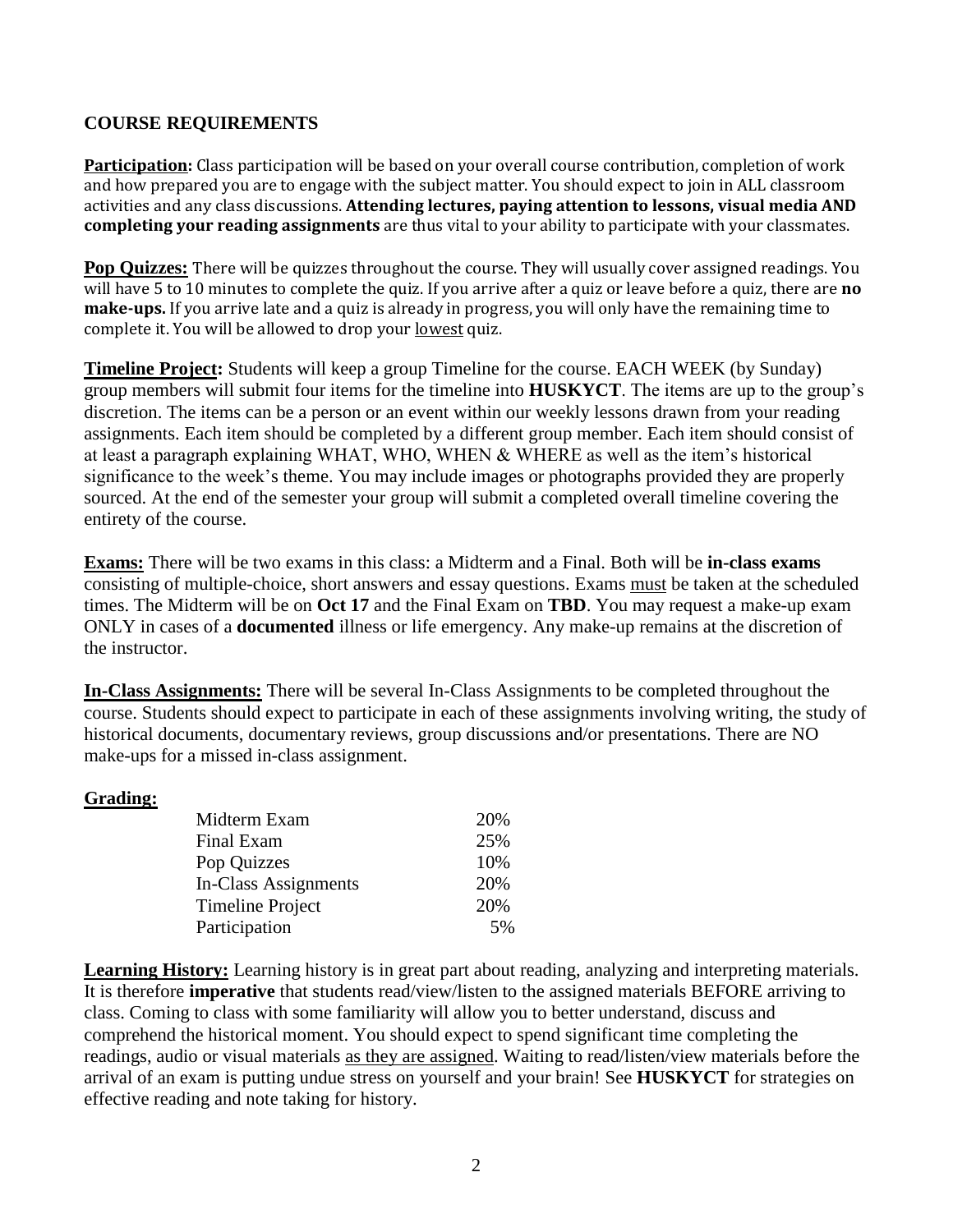## **CLASS AND UNIVERSITY POLICIES:**

**Electronic Devices:** ALL electronic devices should be off and put away during class unless otherwise noted. If you have an emergency, you may step outside for phone use. Take care not to abuse this policy. Laptops are not allowed for use unless deemed necessary by the instructor or necessitated through proper documentation.

**Submission of Work:** All work is due when it is due. Late work **will not** be accepted except in extraordinary circumstances (with documented evidence) at the discretion of the instructor. Any accepted late work will be penalized at the discretion of the instructor. All work is to be turned in via **HUSKYCT**, unless there is a request for hard/paper copies. If there is some problem with **HUSKYCT** you may turn in your work to me directly via email.

**Communication with Instructor:** Students should feel free contact the professor through the email provided above. I am also available during my listed office hours or by appointment. As an instructor, I am here to help answer questions regarding the course you may have.

**Respectful Exchange of Ideas:** In discussing historical topics it is important that students feel comfortable expressing their opinion. Yet it is imperative students refrain from creating a hostile environment. Feel free to speak your mind, but let's also keep our exchanges respectful.

**Academic Integrity:** UConn has very strong and clear policies regarding academic dishonesty (cheating, plagiarism, etc.). Penalties could include a **Failing grade** in the course, and misconduct is required to be reported to the Academic Integrity Hearing Board. An explanation of what constitutes academic misconduct can be found here: [http://community.uconn.edu/academic-integrity](http://community.uconn.edu/academic-integrity-undergraduate-faq/)[undergraduate-faq/](http://community.uconn.edu/academic-integrity-undergraduate-faq/)

**Students with Disabilities:** If you are a student with a disability that may impact your course work, please contact the Center for Students with Disabilities: http://csd.uconn.edu. CSD will help determine with you what accommodations are necessary and appropriate. All information and documentation is confidential.

**Warning on Subject Matter:** The history and topics covered in this class will sometimes be disturbing, including readings, discussions and images of violence and/or abuse. Attempts will be made by the instructor to address these matters with respect and proper decorum. Students are asked to do the same.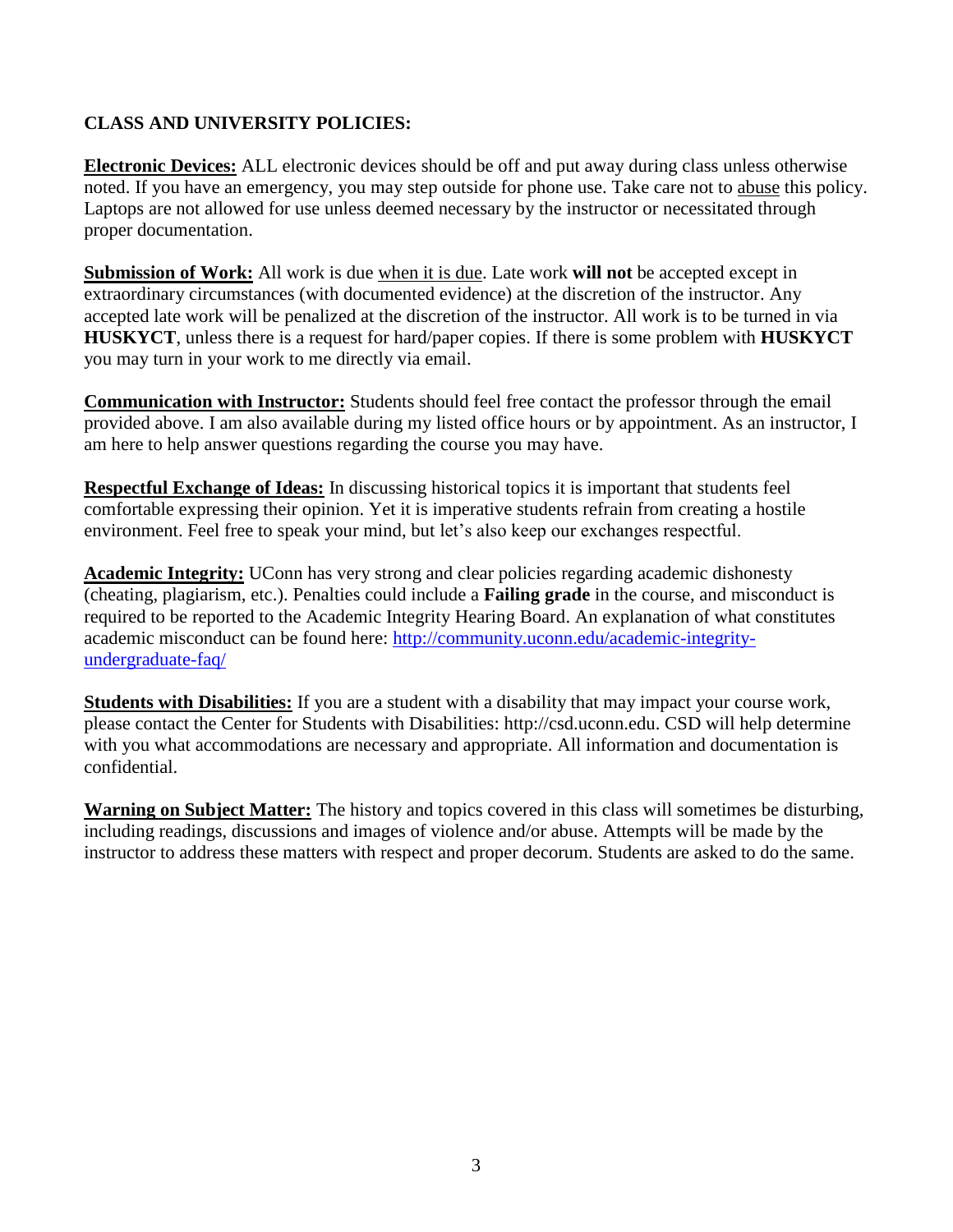# **Course Schedule**

# **Part I: From Africa to America**

## **Week 1**

## **T Aug 29 Introduction & Welcome**

Course Overview and Syllabus

Critical Thinking Questions:

What is history? What kinds of resources and evidence do historians use to construct history? Is history biased? Do all people have histories? Are all histories told? What is the job of historians?

## **Th Aug 31 Interpreting African-American History**

Critical Thinking Questions:

What is African-American History? What stages has African-American history gone through as a field of study? What have been the changing goals of African-American history through time? Why is there a Black (African-American) History Month?

Readings Due:

**HUSKYCT Documents:** Carter G. Woodson on His Goals for Black History (1922); Mary McLeod Bethune Outlines the Objectives of the Association for the Study of Negro Lie and History (1937); Vincent Harding on the Differences Between Negro History and Black History (1971).

## **Week 2**

# **T Sept 5 Africa, Europe and Exploration**

Critical Thinking Questions:

What were the early interactions and perceptions between Europeans and Africans like? What is the history of West and Central Africa? What was slavery like in traditional West and Central Africa? How did European exploration lead to the quest for labor in the Americas? How did this lead to the Transatlantic Slave Trade? Who are the first Africans in the Americas?

## Readings Due:

**FOMM:** Chapter One pp. 3-16

**FOMM Visual Source**: Black Conquistadors p. 17

**HUSKYCT Visual Sources:** *Catalan Atlas Showing the King of Mali Holding a Gold Nugget,* 1375; Page from the *Cantigas de Santa Maria,* thirteenth century; Matthias Grünewald, *The Disputation of St. Erasmus and St. Maurice*; Sebastian Mnster, *German Map of Africa,* 1554; Willem Janszoon Blaeu, *Dutch Map of Africa,* 1644.

## **Th Sept 7 The Trans-Atlantic Slave Trade**

Critical Thinking Questions:

What was the "business" of slave trading? Why did Africans sell captives as slaves to Europeans? Why did Europeans purchase African captives as slaves? How were slaves captured and confined? How did slave trading impact both African and European societies?

Readings Due:

**FOMM:** Chapter One pp. 17-27 (stop before Inside the Slave Ship)

**HUSKYCT Document:** King Affonso I, *Letter to the Portuguese King Joao,* 1526

**CSN:** Equiano Narrative (31-54)

\*\*\*FIRST TIMELINE PROJECT SUBMISSION DUE SUN. 9/10\*\*\*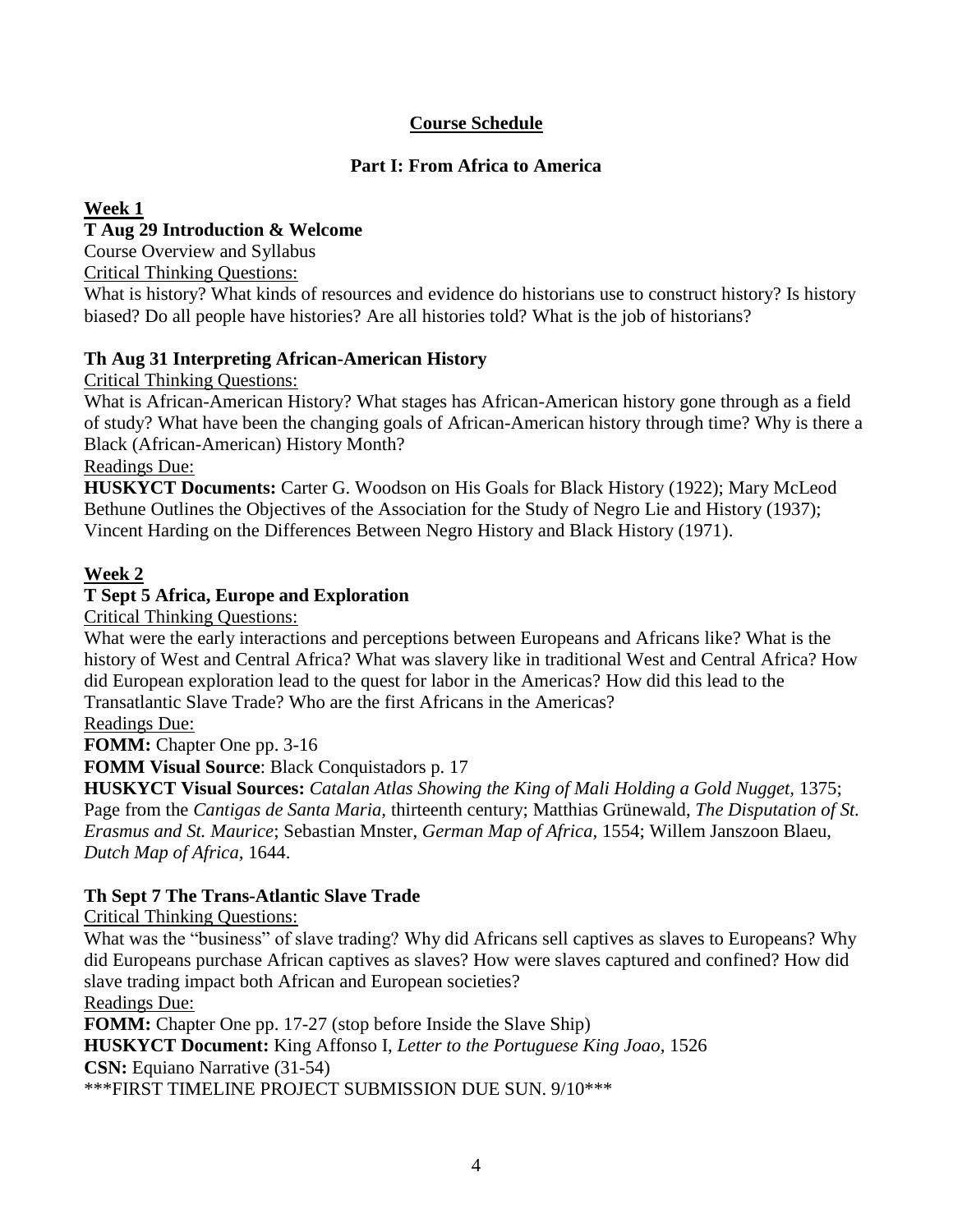# **Week 3**

## **T Sept 12 The Long Middle Passage**

Critical Thinking Questions:

What was the Middle Passage? What was the experience of slaves on the Slave Coast? What was the process of boarding slaves on the slave ship? What were the experiences of the enslaved on the slave ships? What hardships and dangers did women face on the slave ship?

Readings Due:

**FOMM:** Chapter One pp. 27-33

**FOMM Documents:** Equiano, *The Interesting Narrative*; James Barbot Jr., *General Observations on the Management of Slaves,* 1700

**HUSKYCT Visual Sources:** *The Plan of the Brookes,*1790s; *Captain Kimber's Treatment of a young Negro girl of 15 for her virjen modest,*1792; *The Zong Massacre,* 1783; *Revolt on a French Slaver,*1790s

## **Th Sept 14 African Slavery in North America**

Critical Thinking Questions:

How was slavery and freedom complicated for black people in early English North America? How was slavery and freedom different in the Chesapeake, the Carolinas and New England? What was "Half-Freedom" in New Netherlands? How did slavery become legalized over time in colonies like Virginia? Who was Anthony Johnson and how does his life illustrate the formation of slave societies in English North America? What does William Byrd's Diary tell us about slavery?

Readings Due:

**FOMM:** Chapter Two pp. 48-57, 61-70

**FOMM Document:** *The Codification of Slavery and Race in Seventeenth-Century Virginia,* 1630-1680. **HUSKYCT Links:** William Byrd's Diary- *Africans in America;* African-American Burial Ground NY **HUSKYCT Video:** *Africans in America- The Terrible Transformation:* first 30 minutes

### **Week 4**

## **T Sept 19 Frontiers and Forced Labor**

Critical Thinking Questions:

What was slavery and black life like in South Carolina? Why was slavery in South Carolina especially harsh? What was the system of slavery and freedom like in French Louisiana? What was Fort Mose? How did a free black society arise in Spanish Florida (Fort Mose)? Describe the Stono Rebellion and its aftermath. What was the New York Slave Plot of 1741 and its aftermath?

Readings Due:

**FOMM:** Chapter Two pp. 57-60, 70-77

**FOMM Document:** *The South Carolina Slave Code,* 1740

**HUSKYCT Links:** Memories of Fort Mose

**HUSKYCT Video:** *Africans in America- The Terrible Transformation:* 54:00-1:26

## **Th Sept 21 African-Americans in the Late Eighteenth Century**

Critical Thinking Questions:

What was life like for both free and enslaved blacks across the English colonies? How was African-American culture shaped during this period? What was Negro Election Day? What was the impact of the Great Awakening on both free and enslaved blacks in the colonies? How is African-American culture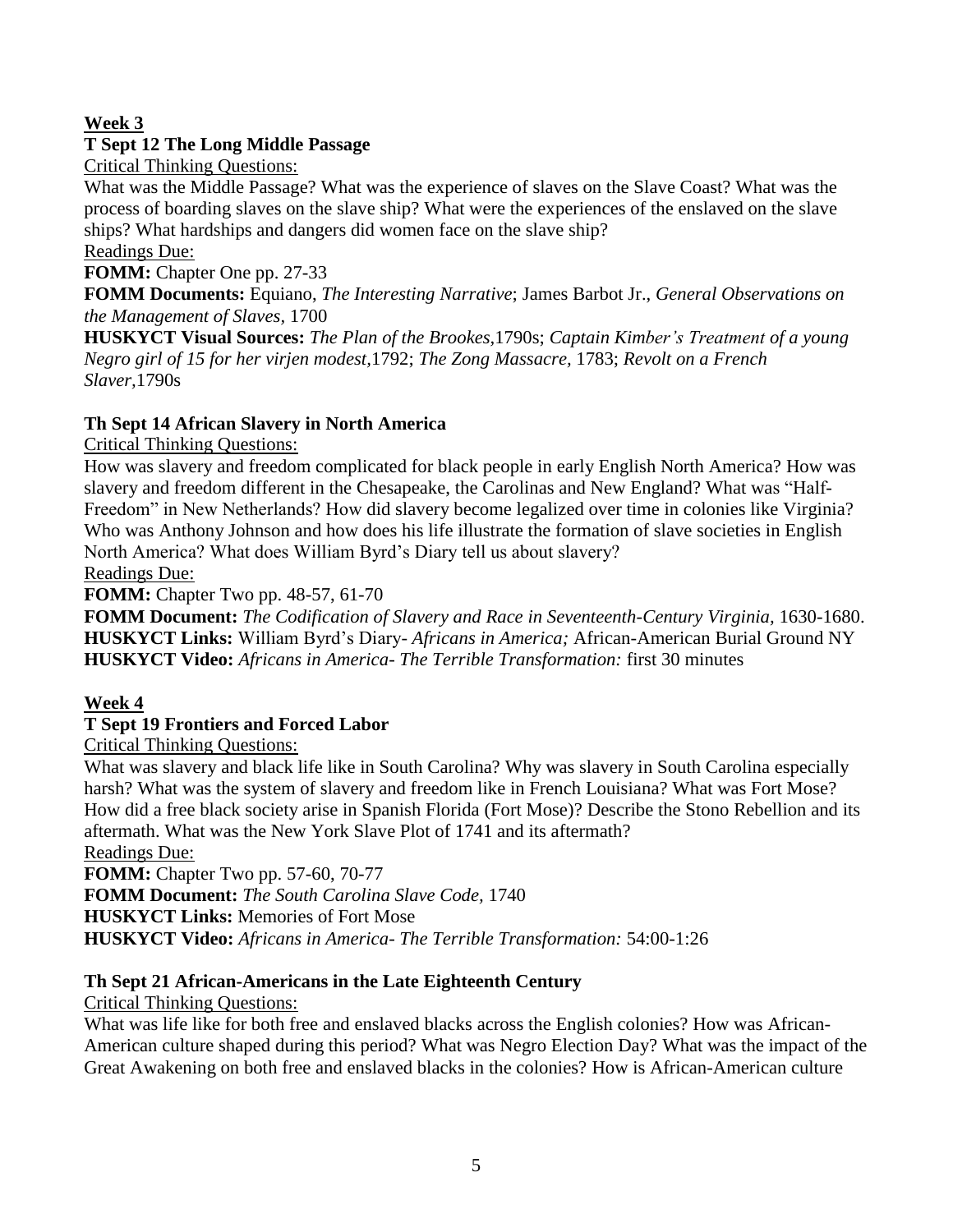changing and developing during this time? Who was Venture Smith? Compare and contrast his life with a young George Washington.

Readings Due:

**FOMM:** Chapter Three pp. 91-100

**FOMM Visual Source**: The Creation of an African-American Culture p. 95; Haidt, *The First Fruits,* 1747 p. 100

**HUSKYCT Link:** *Venture Smith, from Slavery to Freedom-* ConnecticutHistory.org **HUSKYCT Video:** *Africans in America- Revolution:* first 28 minutes.

# **Part II: The Age of Revolution to the Early Republic**

## **Week 5**

## **T Sept 26 The American Revolution I**

Critical Thinking Questions:

How did blacks, both enslaved and free, react to the revolutionary rhetoric of the day? What role did the issue of slaves and slavery play in the rhetoric of liberty? What was the "American Paradox?" What role did black people play in the tumultuous revolutionary activities in cities and harbors like Boston? How did both free and enslaved black people attempt to use the rhetoric of liberty to their advantage? What were freedom suits? What role did free and enslaved blacks play in the Revolution itself? Readings Due:

**FOMM:** Chapter Three pp. 101-108

**FOMM Documents:** Phillis Wheatley, *A Poem to the Earl of Dartmouth,* 1772; Lemuel Haynes, *Liberty Further Extended,* 1776

**HUSKYCT Link:** Petition of 1779 by slaves of Fairfield County

**FOMM Visual Sources:** Paul Revere, *The Bloody Massacre,* p. 106; *African-Americans in the Revolution,* p. 107; *Soldiers in Uniform,* pp. 124-125

## **Th Sept 28 The American Revolution II**

Critical Thinking Questions:

What was Lord Dunmore's Proclamation? Why did some black people flee to the British during the Revolution? Who were the "Black Loyalists?" Who was Colonel Tye? What was the eventual outcome and fate of Black Loyalists following the war?

Readings Due:

**FOMM:** Chapter Three pp. 108-120

**HUSKYCT Link:** Lord Dunmore's Proclamation,1775

**FOMM Documents**: *Boston King: Memoirs of a Black Loyalist,* 1798

**FOMM Visual Sources:** *The Death of Major Pierson, 1782-1784* pp. 126-127

In Class Group Assignment- Choosing Sides in the American Revolution

## **Week 6**

## **T Oct 3 Black Life in the Early Republic I**

Critical Thinking Questions:

What was the status of slavery in the early republic? How did cotton begin to create a slave empire in the South? What was life like for free and enslaved blacks in the urban South? How did the Haitian Revolution influence American slavery? What was Gabriel's Rebellion and its aftermath? Readings Due: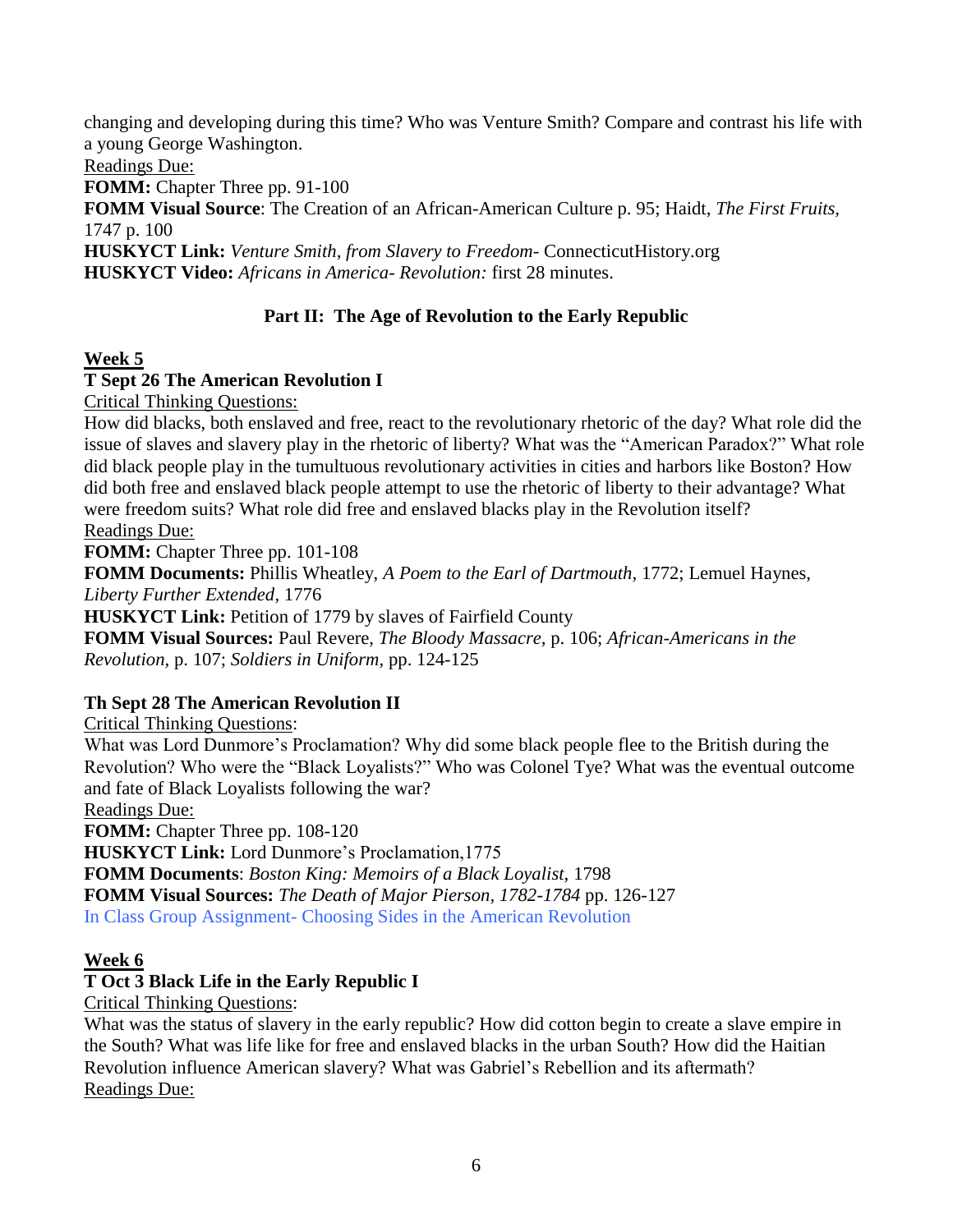### **FOMM:** Chapter Four pp. 133-147 **HUSKYCT Visual Sources:** Images of Revolution in Saint-Domingue (Haiti) **HUSKYCT Video:** *Africans in America- Brotherly Love:* 20:30-40:30

# **Th Oct 5 Black Life in the Early Republic II**

Critical Thinking Questions:

Who was Benjamin Banneker? Why did he challenge Thomas Jefferson? Who is Elizabeth Freeman and how does she gain her freedom? What was life like for free African-Americans in the urban North? What causes slavery to fade in the North following the American Revolution? How do free African-Americans go about building an African-American community in cities like Philadelphia? What was the purpose of Absalom Jones's 1799 petition? What did James Forten include in his 1813 *Letters*? Readings Due:

**FOMM:** Chapter Four pp. 131-132, 148-155

**FOMM Documents:** Absalom Jones, *Petition to Congress on the Fugitive Slave Act,* 1799; James Forten, *Letters from a Man of Colour,* 1813

**HUSKYCT Link:** *Africans in America*- Elizabeth Freeman (Mum Bett)

# **Week 7**

# **T Oct 10 Black Activism in the Early Republic**

Critical Thinking Questions:

What was the role of African-Americans in the War of 1812? Who was Charles Ball? How do free African-Americans engage in activism in the early Republic? How do white Northerners react to these assertions of freedom? What were Bobalition broadsides? What was the American Colonization Society? Why did Samuel Cornish and John Russwurm believe it important to start an African-American newspaper?

Readings Due:

**FOMM:** Chapter Four pp. 156-160

**FOMM Documents:** Cornish and Russwurm, *An Editorial in Freedom's Journal,* 1827 **HUSKYCT Links:** Black Sailors and Soldiers in the War of 1812; Bobalition Broadsides, 1818

# **Th Oct 12 Black Life in the Slave South**

Critical Thinking Questions:

How do cotton and the cotton gin fuel the expansion of slavery? What was the Missouri Compromise? How does the forced removal of Native Americans further aid slavery's growth? What was the domestic slave trade? How was violence and brutality a part of slave life? What is life like for Harriet Jacobs as a young girl in the slave south? What challenges and dangers does she face?

# Readings Due:

**FOMM:** Chapter Five pp. 174-183 **FOMM Visuals**: Slave Punishment, p. 208 **FOMM Document:** Mary Reynolds, *The Days of Slavery,* 1937 **CSN:** Harriet Jacobs, *Incidents in the Life of Slave Girl* (pp. 413-424, 436-444)

**Week 8 T Oct 17 MIDTERM EXAM**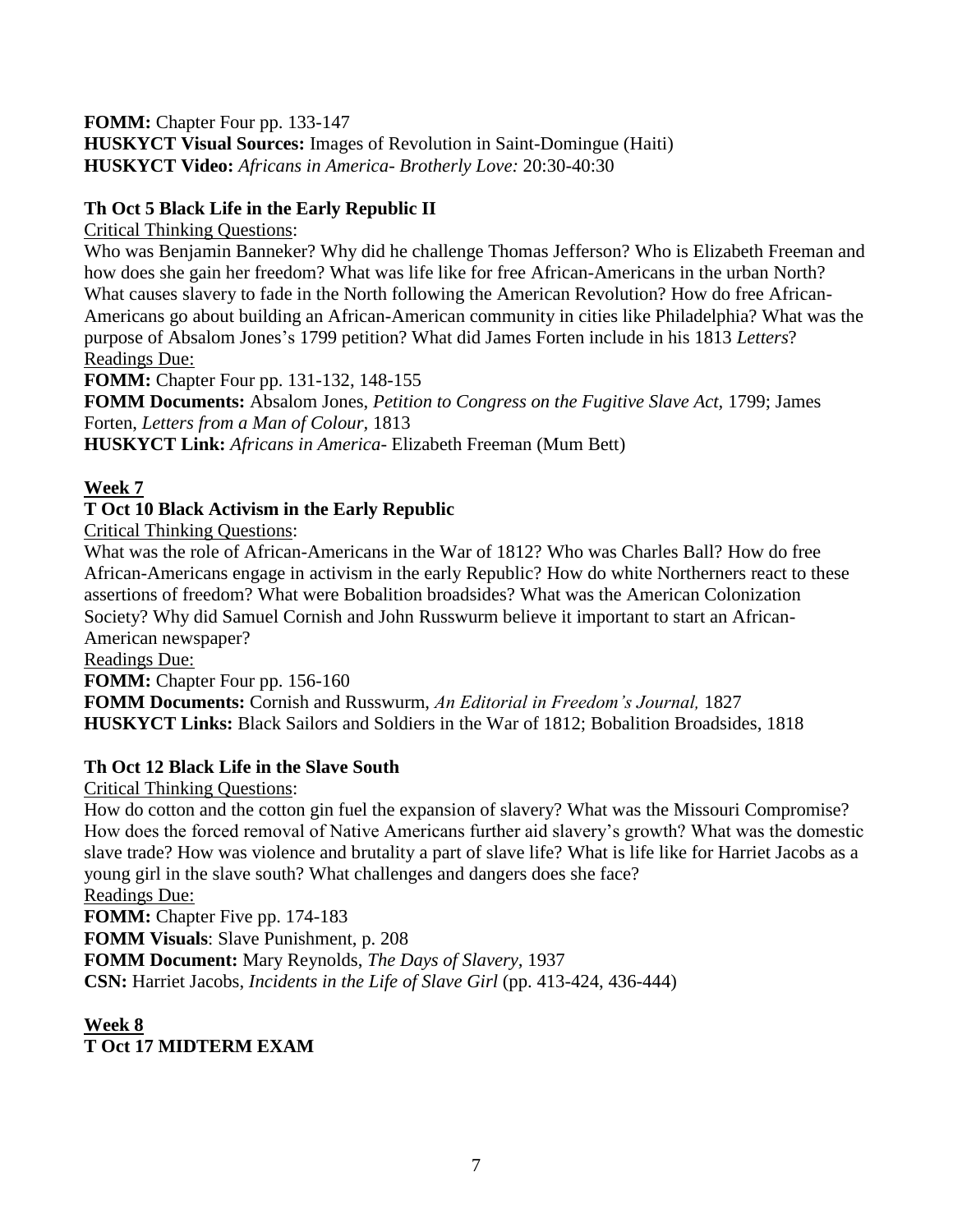## **Th Oct 19 NO CLASS! BREAK, REST, REFLECT.**

## **Week 9**

# **T Oct 24 Resisting Slavery**

Critical Thinking Questions:

What are the varied ways enslaved people resisted their bondage? What were the dynamics of slave revolts? Who was Denmark Vesey? Who was David Walker and what was his *Appeal*? How did Harriet Jacobs resist slavery? What does she say about Nat Turner's slave rebellion? How was running away a form of resistance?

**FOMM:** Chapter Five pp. 183-194 **FOMM Link**: Runaway Slave Advertisements **CSN:** Harriet Jacobs, *Incidents in the Life of Slave Girl* (446-452, 463-468, 473-478) **HUSKYCT Video:** *Africans in America- Brotherly Love:* 56:00-1:04

## **Th Oct 26 Surviving Slavery**

Critical Thinking Questions:

How did enslaved blacks use culture and community to survive the slave system? How did the religion of slaves differ from the religion of their masters? What roles did gender and age play in slave labor? How did the enslaved construct institutions such as marriage and sustain family bonds during slavery? Who was Margaret Garner? What choice does she make to save her children from slavery? What is Harriet Jacobs forced to do to preserve her own family?

Readings Due:

**FOMM:** Chapter Five pp. 195-204 **HUSKYCT Visual Sources:** Margaret Garner **CSN:** Harriet Jacobs, *Incidents in the Life of Slave Girl* (486-508)

# **Part III: The Long Road to Emancipation**

## **Week 10**

# **T Oct 31 The Black Freedom Struggle in the North**

Critical Thinking Questions:

What were the limits of freedom for free African-Americans in the North? How were free African-Americans excluded from Jacksonian Democracy in the era of the "common man?" What dangers and hostilities did free African-Americans face? What was Black Self Help and Moral Reform? What was scientific racism? How did cartoons and "Negro Minstrelsy" caricature free African-Americans? Readings Due:

**FOMM:** Chapter Six pp. 216-226 **FOMM Visual Sources:** Jim Crow p. 256 **HUSKYCT Video:** *Africans in America- Brotherly Love:* 1:08-1:16

## **Th Nov 2 New Movements and Activism**

Critical Thinking Questions:

Who was Mary Ann Shadd? What was the Black Convention Movement? How did African-American newspapers become important to black activism? What was moral suasion? Who was Sojourner Truth? What was the role of women like Sarah Parker Remond and Elizabeth Jennings in black activism? What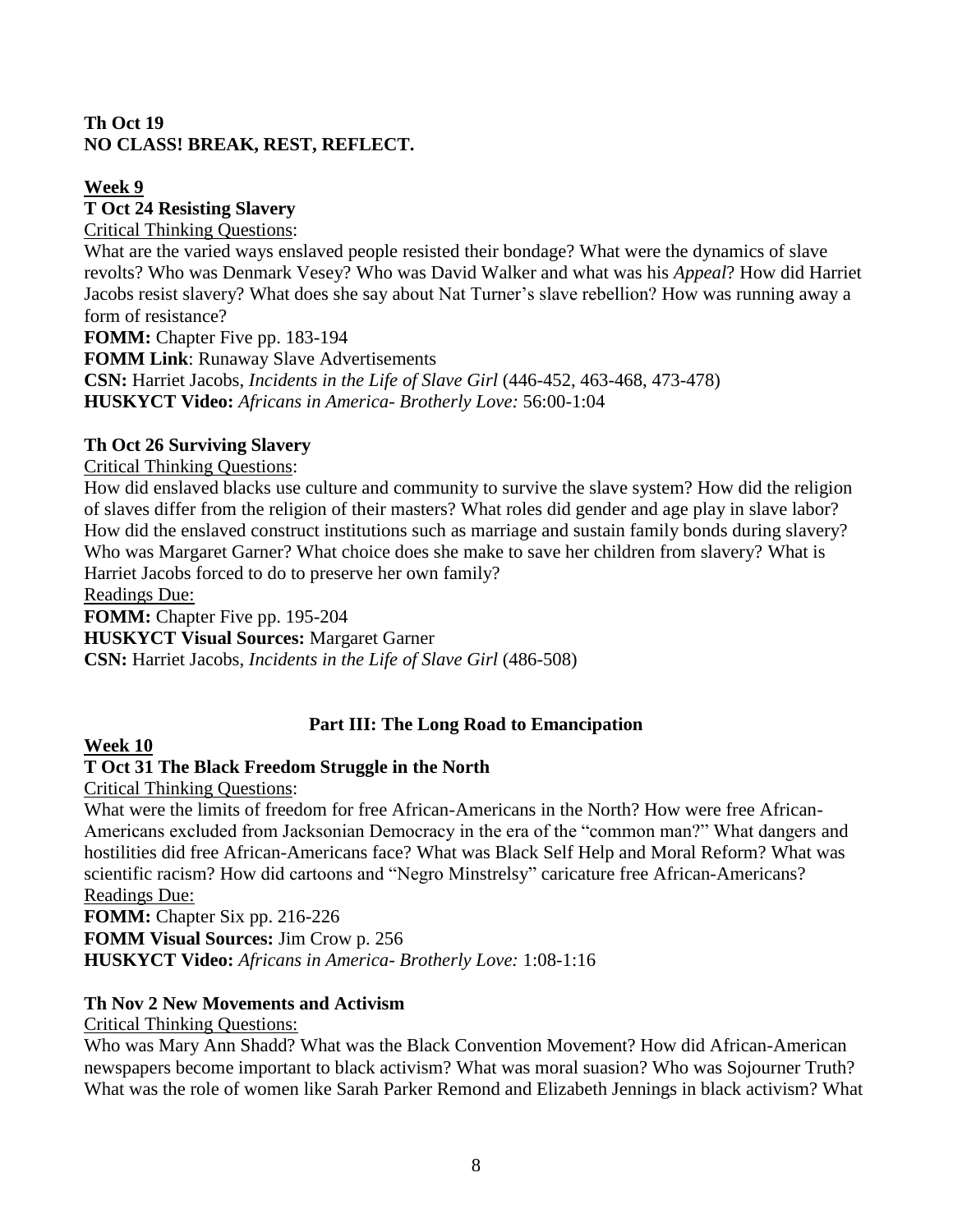does Sarah Mapps Douglass say is the duty of free blacks in the North? What does Frederick Douglass's narrative tell us about slavery and slave life?

Readings Due:

**FOMM:** Chapter Six 215-216, 226-232

**FOMM Documents**: Sarah Mapps Douglass, *To Make the Slaves Cause Our Own* **CSN:** Frederick Douglass, *Narrative of the Life of Frederick Douglass* pp. 315-340

## **Week 11**

### **T Nov 7 The Abolitionists**

Critical Thinking Questions:

What was the abolitionist movement? How did it change in the 1830s? What was the role of black abolitionists and activists in changing this movement? Who was William Lloyd Garrison? What were the interactions between black and white abolitionists? What does the destruction of Pennsylvania Hall tell us about how abolitionists were viewed in the North? Why is Douglass's struggle with the slave breaker Covey pivotal? How does his life change after this encounter?

### Readings Due:

**FOMM:** Chapter Six 232-235

**FOMM Visual Source:** The Destruction of Pennsylvania Hall p. 219

**FOMM Document:** Henry Highland Garnet, *An Address to the Slaves of America,* 1843 **CSN:** Frederick Douglass, *Narrative of the Life of Frederick Douglass* 340-384

## **Th Nov 9 The Era of Crisis**

Critical Thinking Questions:

How did westward expansion increase tensions over slavery in the United States? How did the Fugitive Slave Act of 1850 impact the lives of both free and enslaved black people in America? How did many African-Americans react to this crisis? What was the Boston Vigilance Committee? Who was Anthony Burns? How would you describe the tone of Frederick Douglass's speech on the Fourth of July? Readings Due:

**FOMM:** Chapter Six 235-240 **FOMM Visual Source:** Anthony Burns p. 241 **FOMM Document:** Frederick Douglass*, What to the Slave Is the Fourth of July?,*1852 **HUSKYCT Video:** *Africans in America- Judgment Day:* 43:00-52:00

## **Week 12**

## **T Nov 14 Bleeding Kansas to John Brown**

Critical Thinking Questions:

How was slavery increasingly becoming a political issue? What was Bleeding Kansas? Who were Dred and Harriet Scott? Why was the Dred Scott case a blow to abolitionism and the struggle for black equality? Why did black activists like Martin R. Delany advocate emigration? What was the importance of John Brown's raid? Who was Dangerfield Newby?

Readings Due:

**FOMM:** Chapter Six 240-247

**FOMM Visual Source:** Dred and Harriet Scott p. 255

**HUSKYCT Video:** *Africans in America- Judgment Day:* 53:30-1:02, 1:09-1:19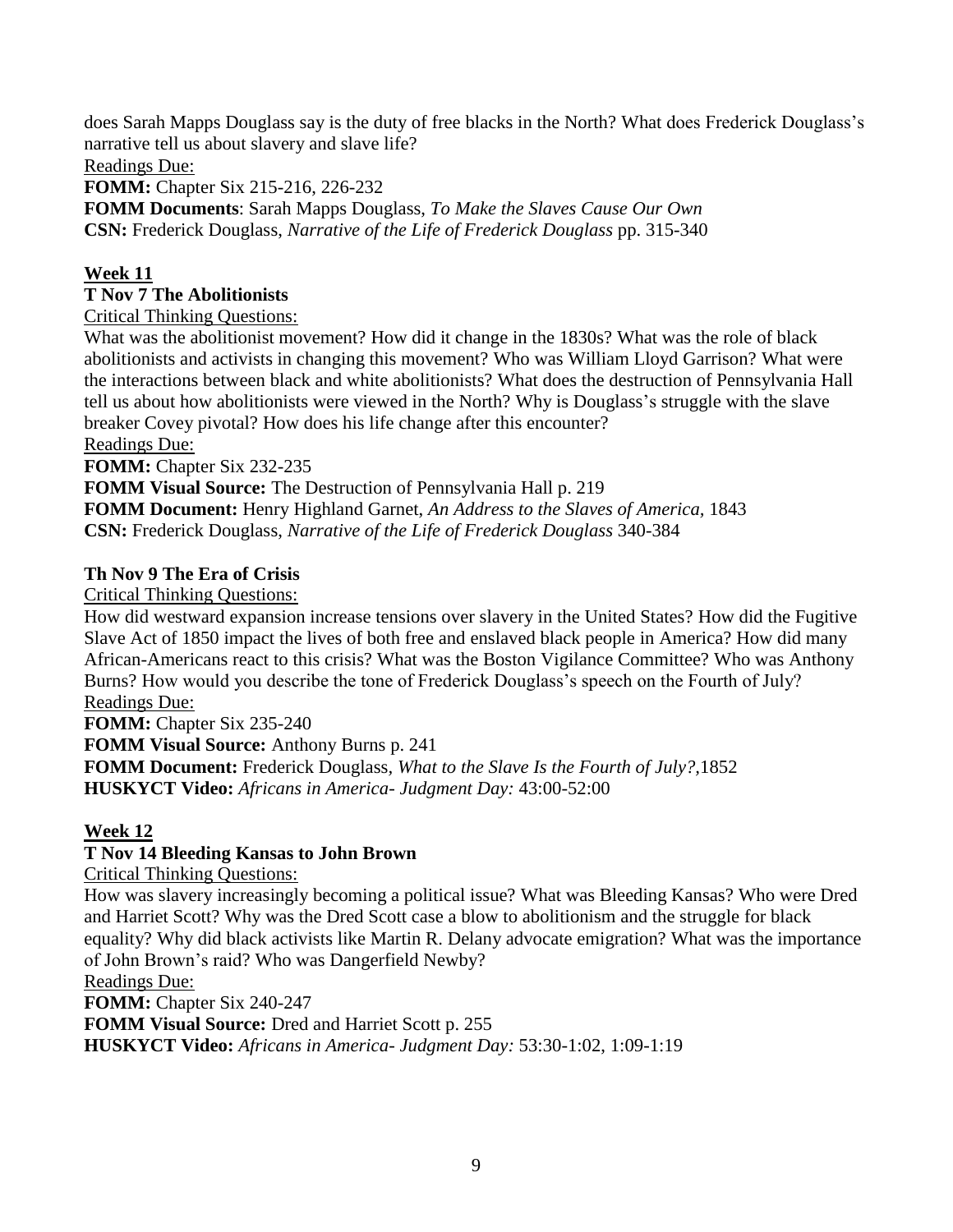## **Th Nov 16 Seizing Freedom in the Civil War**

Critical Thinking Questions:

What are the causes of the Civil War? Why did the election of Abraham Lincoln cause the South to secede? How did African-Americans, both slave and free, react to the war? What were the initial aims of the war? What were Abraham Lincoln's early solutions to the issue of slavery? What was life like for runaway slaves (contraband) in refugee camps? How did the enslaved "seize" their freedom? How did this place pressure on Union officers and generals in the field, and eventually on Abraham Lincoln? Readings Due:

**FOMM:** Chapter Seven 262-270

**FOMM Documents:** Alfred M. Green, *Let Us . . . Take Up the Sword,* 1861; Susie King Taylor, *Reminiscences of My Life in Camp*, 1902

# **Week 13- THANKSGIVING BREAK**

## **Week 14**

## **T Nov 28 Turning Points and the Emancipation Proclamation**

Critical Thinking Questions:

Why does Lincoln eventually issue the Emancipation Proclamation and how does it transform the aims of the war? What are the limits of the proclamation? How do slaves react to news of the proclamation? What role do African-Americans, slave and free, play in the war effort? How does the Confederacy treat black troops? Why did Fort Pillow become infamous to African-Americans?

Readings Due:

**FOMM:** Chapter Seven 270-277

**HUSKYCT Links:** Harriet Tubman, Union Spy, the \$20 bill, and Memory

**FOMM Visual Sources:** *Watch Meeting—December 31st—Waiting for the Hour,* 1863; *Private Hubbard Pryor, before and after Enlisting in the U.S. Colored Troops,* 1864

## **Th Nov 30 Towards Jubilee**

Critical Thinking Questions:

What is the war like for free African-Americans in the North? What are the causes of the New York Anti-Draft Riots? How do everyday African-Americans contribute to the war? What plans are free African-Americans in the North making for the emancipated south? Why is the struggle for the 13<sup>th</sup> Amendment important? How do freed slaves memorialize the war? What does freedom mean to them? Why might the Freedman's Memorial depicted in your textbook be seen as controversial? Readings Due:

**FOMM:** Chapter Seven 277-287

**FOMM Visual Sources:** *Private Hubbard Pryor, before and after Enlisting in the U.S. Colored Troops,* 1864; *Freedman's Memorial*, 1876

**HUSKYCT Visual Sources:** African American Military Portraits from the American Civil War **HUSKYCT Link:** David Blight, "Forgetting Why We Remember," *NY Times* \*\*\*FINAL TIMELINE PROJECT SUBMISSION DUE SUN. 12/3\*\*\*

## **Week 15**

## **T Dec 5 The Rise & Fall of Reconstruction**

Critical Thinking Questions:

What was Reconstruction? Why was the Ku Klux Klan formed? What were Black Codes? What was the Freedom's Bureau? How did African-Americans gain political power in the South during this time? Why